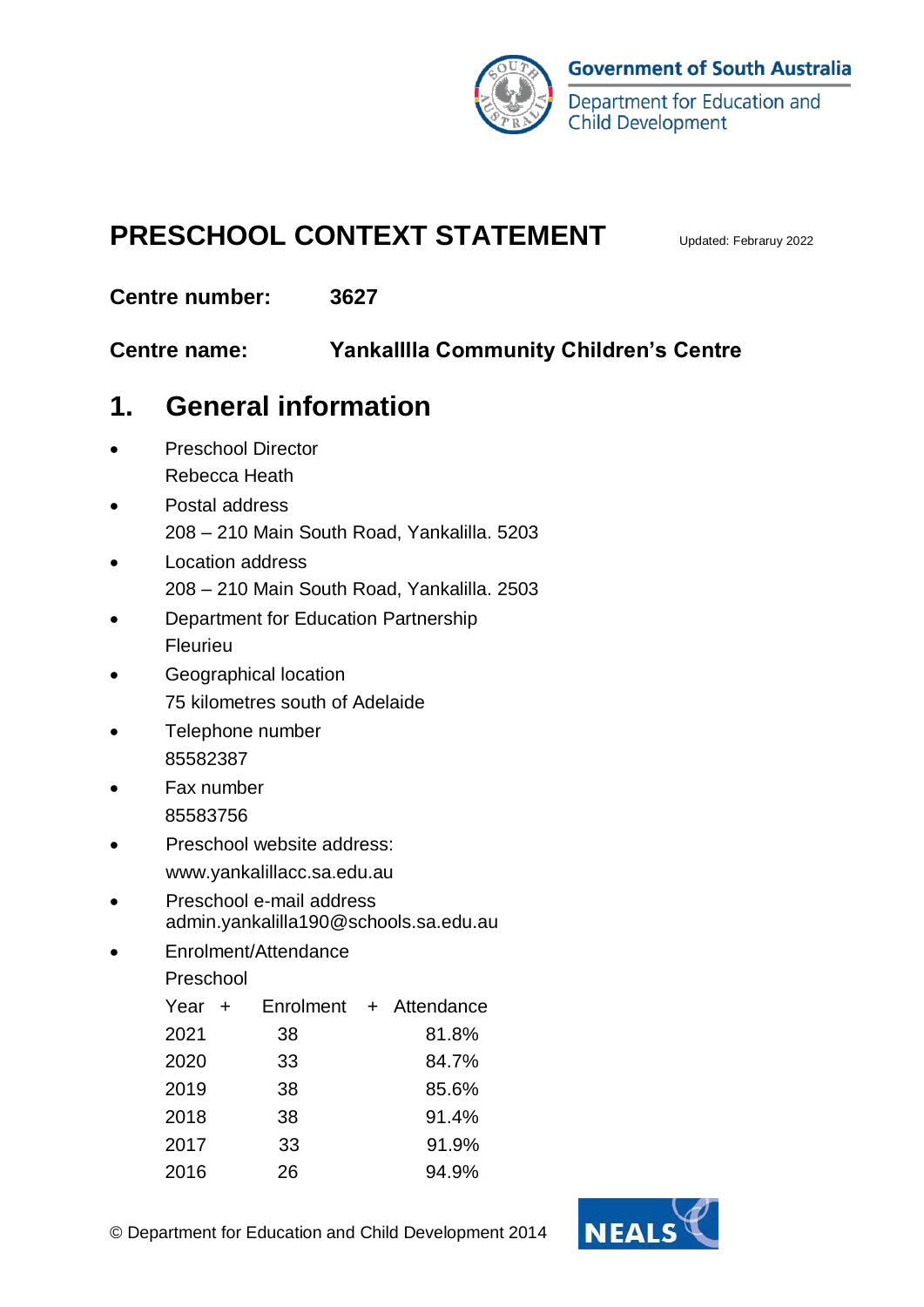Childcare

Attendance – Full Time Equivalent FTE

2021

- 2020 27.9
- 2019 25.9
- 2018- 23.8
- 2017- 21
- Co-located/stand-alone

Integrated site with child-care and a community playgroup

- Programs operating at the preschool
	- $\varpi$  Sessional Kindergarten for eligible children
	- $\overline{\omega}$  Full Dav preschool program
	- $\overline{\omega}$  Bilingual Support as needed
	- $\overline{\omega}$  Preschool Support as needed
	- $\overline{\omega}$  Early entry for those children eligible 3 year old Aboriginal or GOM children
	- m Childcare

Operates 50 weeks per year from 7:30am – 6pm. Monday to Friday Curent capacity of the centre is 65 children (including preschool children)

 $\overline{\omega}$  Playgroup

Friday mornings 9:30am-11:30am. The centre pays for one of early childhood educators to run the playgroup Gabby Tyliss.

# **2. Key Centre Policies**

Quality Improvement Priorities for 2022

GOAL : To strengthen children's ability to understand, interpret and use key concepts of literacy such as rhythm, rhyme, letter-sound relationships and syllables. .

# **3. Curriculum**

- Framework used: Early Years Learning Framework
- Core Values

"A centre that values laughter and play and teaches respect, responsibility, honesty and care – for self and others".

Philosophy



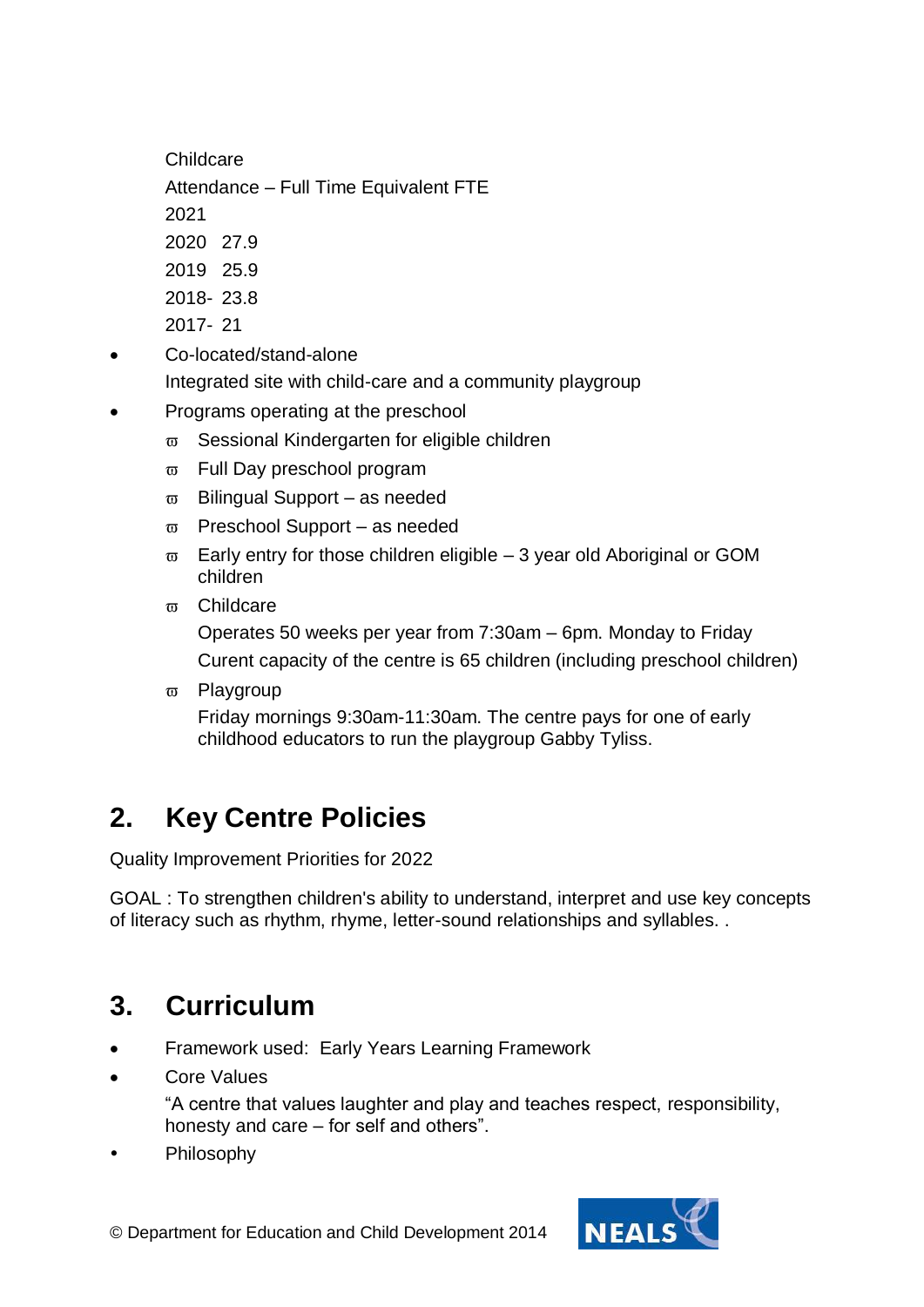Our core business is the provison of a high quality teaching, learning and care service that supports the positive development of each child's wellbeing and enthusiasm for learning.

We believe each child is important with individual needs, rights and responsibilities. We work in partnership with families, sharing information and working together to ensure the optimal development of every child.

We have a strong focus on nature play, engagement with natural resources, suatainability, productive gardens and environmental responsibility.

Special curriculum projects

Pedgogy Documentation project

#### **4. Centre Based Staff**

Staff Profile

1.0 Director (Band A-3) – Educational Leader

0.8 Admin Officer

Preschool

0.5 Preschool Teacher

0.5 Preschool Teacher

0.5 ECW x 2

**Childcare** 

7 Permanent part-time childcare educators

1 Contract full-time childcare educator undertaking a traineeship to obtain her Diploma

4 regular "relief" childcare educators

1 permanent part-time cleaner

Performance Management Program

Bi-Annual performance development meetings

Access to special support staff

Close lianson with Community Connect, Fleurieu Families, Southern Fleurieu Health Service, Child&Youth Health, DfE support services and Inclusion **Support** 

#### **Special Focus for Department for Education Teaching/ECW Positions**

Experience in working with children 0-5 is an important factor for all staff working in this centre. Enthusiasm for working co-operatively across age groups and with a large part time staff team to achieve the aims of integrated preschool and childcare is essential. An understanding and commitment to the advantages and challenges of providing a range of children's programs in one location is also essential. Attendance at centre staff meetings (held monthly at 6pm) is required.Staff are employed under different awards and sensitivity and flexibility is required.

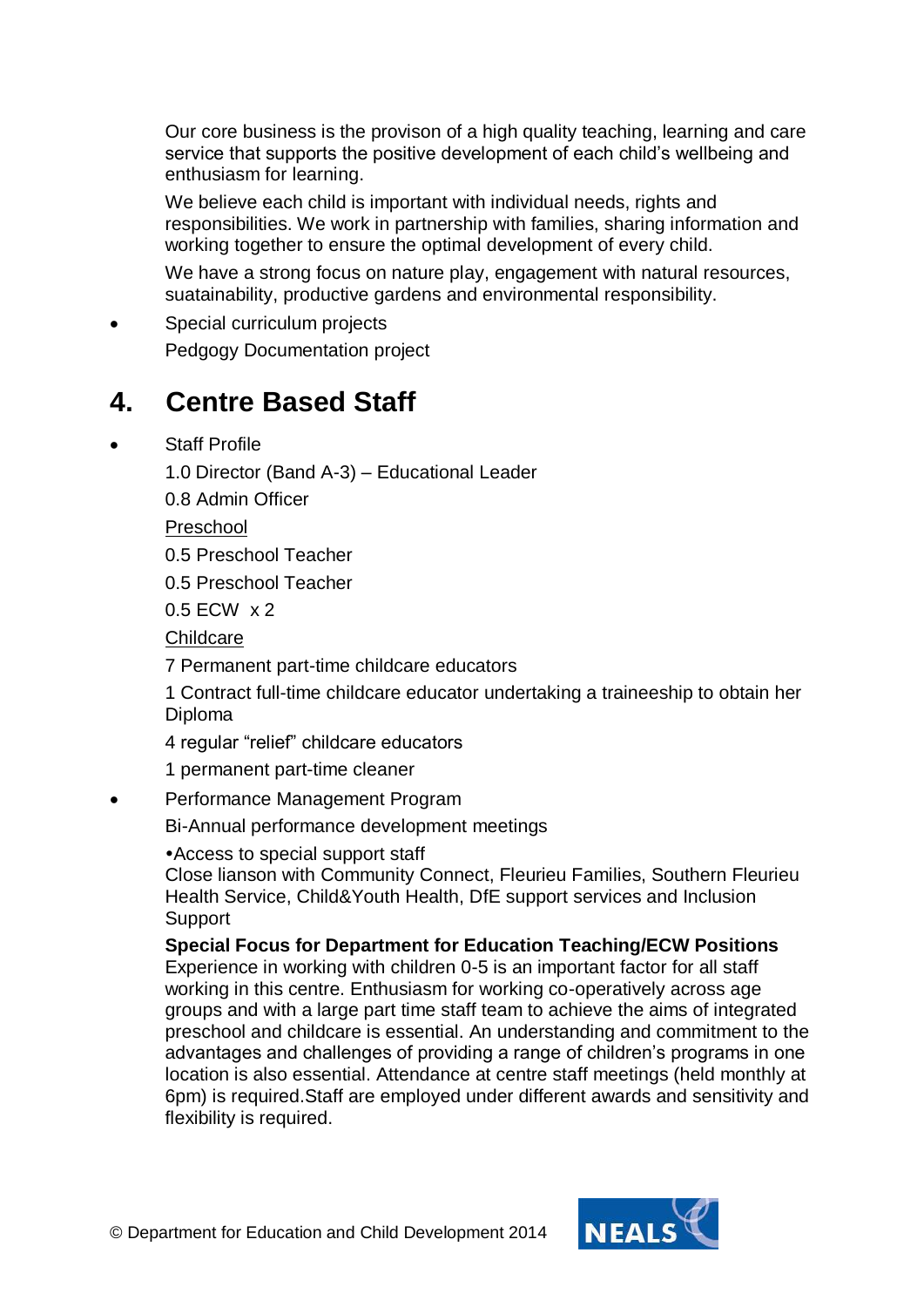## **5. Centre Facilities**

Buildings and grounds

The original Yankalilla Kindergarten was officially opened in 1975. In 1995, the original kindergarten building was extended to provide childcare places for 21 children. In 2011, a new/office /reception area was added. The centre features three separate outdoor learning areas for each program area. All outdoor learning areas are large with have a strong focus on nature play.

- Capacity (per session) 65 children in total (preschool and childcare)
- Centre Ownership
	- DECD and Yankalilla Community Kindergarten Inc
- Access for children and staff with disabilities

Accessible for children and adults with disabilities

**Other** 

With-in walking distance to Yankalilla Area School

Rural children can utilise the Yankalilla Department for Education school bus to travel to and from preschool if space permits. Pre-school staff collect and return children who utiise this service to the buses on preschool days.

### **6. Local Community (intended for country preschools)**

General characteristics:

Yankalilla Community Children's Centre is a rural integrated children's centre located approximately 75 kilometres south of Adelaide on the main road between the rural town of Yankalilla and the coastal town of Normanville. Farming, hospitality and service industries are the main sources of local employment.

The Yankalilla Community Children's Centre provides preschool, long day care and a community playgroup. It serves a large, diverse and growing district that incorporates the towns and catchment areas of Inman Valley, Delamere, Torrens Vale, Hay Flat, Parawa, Second Valley, Rapid Bay, Cape Jervis, Wattle Flat, Myponga, Carrickalinga and Wirrina.

Parent and community involvement in the centre

Parent and Community Involvement in the centre is high.The centre provides space and resources to support a playgroup on site each Friday during term time and this service provides an excellent introduction to our centre for families in our community. Parent and community involvement is actively encouraged by staff in the planning and provision of their care and educational programs.

Parents and Community are also strongly involved in the Governance of the Centre. The Governing Council/Management Committee has parent, community and staff representation who work together to develop future directions for the site, monitor progress and promote quality outcomes for children and families. In addition, the Management Committee has responsibility for managing the Childcare service as a business operation.